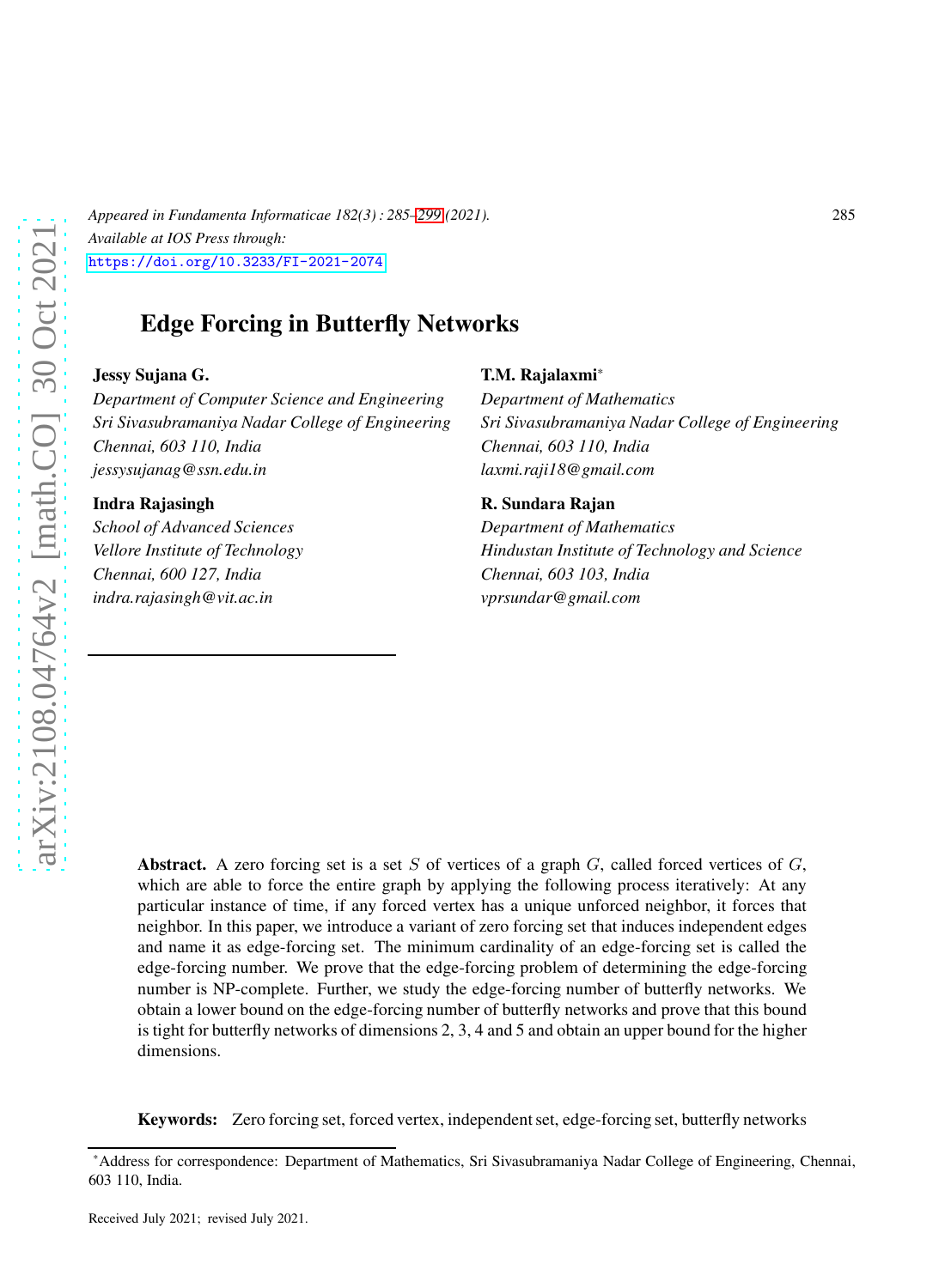# 1. Introduction

A propagation model can be related to an activation process in a graph. By iteratively applying an activation rule and by using an initial set of active vertices, the remaining vertices are activated in a graph. This process ends when there are no more vertices to be activated. This paper aims to find the minimum size of a set of such initially active vertices in a graph with a well defined forcing rule.

The zero forcing problem states that, for graph  $G$ , the goal is to find a minimum set of nodes  $S$ that forces all the other nodes, where a node v is forced if and only if, v is an element of the set S or v has a neighbor u such that u and all of its neighbors except v are forced. The minimum cardinality of any such set is called zero forcing number of  $G$  [\[1\]](#page-13-1).

Equivalently, we have the following definition:

**Definition 1.1.** [\[2\]](#page-13-2) For a graph  $G = (V, E)$  and a set  $T \subseteq V$ , the closure of T in G denoted by  $C_G(T)$  is recursively defined as follows: Start with  $C_G(T) = T$ . As long as exactly one of the neighbors of some element of  $C_G(T)$  is not in  $C_G(T)$ , add that neighbor to  $C_G(T)$ . If  $C_G(T) = V$ at some stage, then  $T$  is a zero forcing set of  $G$ . A forcing set of minimum cardinality is called the forcing number and is denoted by  $\zeta(G)$ . The forcing process is also called Graph Infection or Graph Propagation.

Zero forcing number is a graph parameter introduced as a tool for solving minimum rank problem [\[3\]](#page-13-3). The idea of zero forcing set which is also termed "infecting set" was introduced in 2007 by [\[4\]](#page-13-4) and [\[5\]](#page-13-5) in relation to quantum systems. The zero forcing problem of determining the forcing number is NP-complete [\[6\]](#page-13-6). It is also used in theoretical computer science as a fast mixed search model [\[2\]](#page-13-2). Zero forcing number was obtained in different types of graphs namely generalised Petersen graphs [\[7\]](#page-13-7), cacti graphs [\[8\]](#page-13-8), graphs of large girth [\[9\]](#page-13-9), fixed bipartite graphs, random and pseudo-random graphs [\[10\]](#page-13-10). In addition to this, zero forcing was effected in snake graphs [\[11\]](#page-13-11), wheel graphs [\[12\]](#page-13-12), fan graphs, friendship graphs, helm graphs [\[13\]](#page-13-13) and generalised Sierpinski graphs [\[14\]](#page-13-14). An upper bound for zero forcing number of butterfly networks of dimension r has been obtained as  $\frac{1}{9}[(3r + 7)2r + 2(-1)^r]$ in [\[15\]](#page-13-15). The influence of removing a vertex or edge on the zero forcing number was studied and the propagation time for zero forcing on a graph was also determined in [\[16\]](#page-13-16).

In electrical power systems, where an electrical node is represented as a vertex and a transmission line joining two electrical nodes by an edge, Phase Measurement Units (PMUs) are placed at selected vertices to regularly access or monitor electrical parameters like phase and voltage. Due to the high cost of a PMU, placing them at the locations of a minimum zero forcing set of the system, helps the monitoring of the entire system.

Variants of forcing such as total forcing  $[17]$ , connected forcing  $[15, 18, 10, 19]$  $[15, 18, 10, 19]$  $[15, 18, 10, 19]$  $[15, 18, 10, 19]$  and k-forcing [\[20,](#page-14-3) [4,](#page-13-4) [21\]](#page-14-4) have been considered by several authors. The total forcing problem has been proved to be NP-complete [\[22\]](#page-14-5).

In this paper, we introduce a new problem called Edge-Forcing problem and it is defined as follows: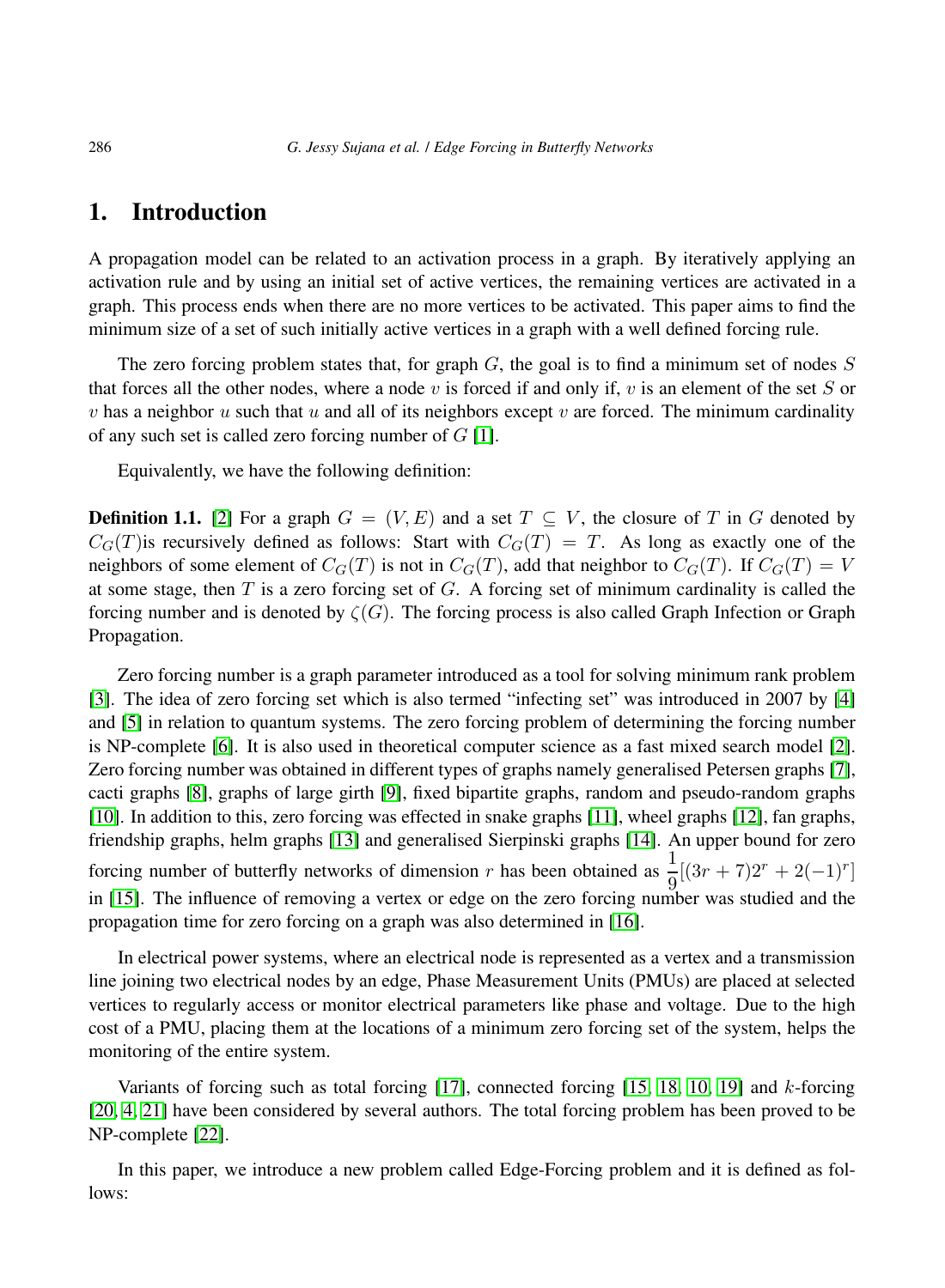**Definition 1.2.** Let G be a graph. For a set K of independent edges in G, define  $T(T)$  depends on K) to be the set of all end points of edges in K. The closure of T in G denoted by  $C<sub>G</sub>(T)$  is recursively defined as follows: Start with  $C_G(T) = T$ . As long as exactly one of the neighbors of some element of  $C_G(T)$  is not in  $C_G(T)$ , add that neighbor to  $C_G(T)$ . If at some stage,  $C_G(T) = V$ , then K is called an edge-forcing set of  $G$ . The minimum cardinality of an edge-forcing set of  $G$  is the edge-forcing number of G and is denoted by  $\zeta_e(G)$ . The edge-forcing problem of a graph G is to determine  $\zeta_e(G)$ .

The above problem may also be viewed as coloring of vertices originating from a set of independent edges. Let  $G$  be a graph in which every vertex is initially colored either black or white with at least one edge with both ends colored black. Let  $e = (u, v)$  be an edge such that both u and v are colored black. If u or v is adjacent to exactly one white neighbor, say x, then we change the color of x to black; this rule is called the color change rule. In this case we say " $e$  forces  $x$ " which is denoted by  $e \to x$ . At a time, e may force two vertices. The procedure of coloring a graph using the color change rule is called a forcing process. Given an initial coloring of  $G$  in which a set of vertices inducing a set of independent edges is black and all other vertices are white, the derived set is the set of all black vertices resulting from repeatedly applying the color change rule until no more changes are possible. If the derived set from an independent set of edges is the entire vertex set of the graph, then the set of initial edges is called an edge-forcing set. It is also addressed as  $P_2$ -forcing set.

In Figure [1,](#page-2-0) the edge marked in red in graph  $G$  is an edge-forcing set. At the first time step, vertex 2 forces vertex 4, at second time step, vertex 1 forces vertex 3, at third time step, vertex 3 or 4 forces vertex 5, in the fourth time step, vertex 5 forces vertex 6.



<span id="page-2-0"></span>Figure 1. Illustration of color change in G, with  $\zeta_e(G)=1$ . (a)  $K = \{(1,2)\}\$  with vertices 1 and 2 colored black, (b) 2 forces 4, (c) 1 forces 3, (d) 3 forces 5, (e) 5 forces 6

Edge-forcing set ensures more reliability in the system. For example, the PMUs placed adjacent to each other in an electrical system can be used as backup servers so that if one becomes faulty, the adjacent PMU can support the system, thereby monitoring the entire system without any interruption.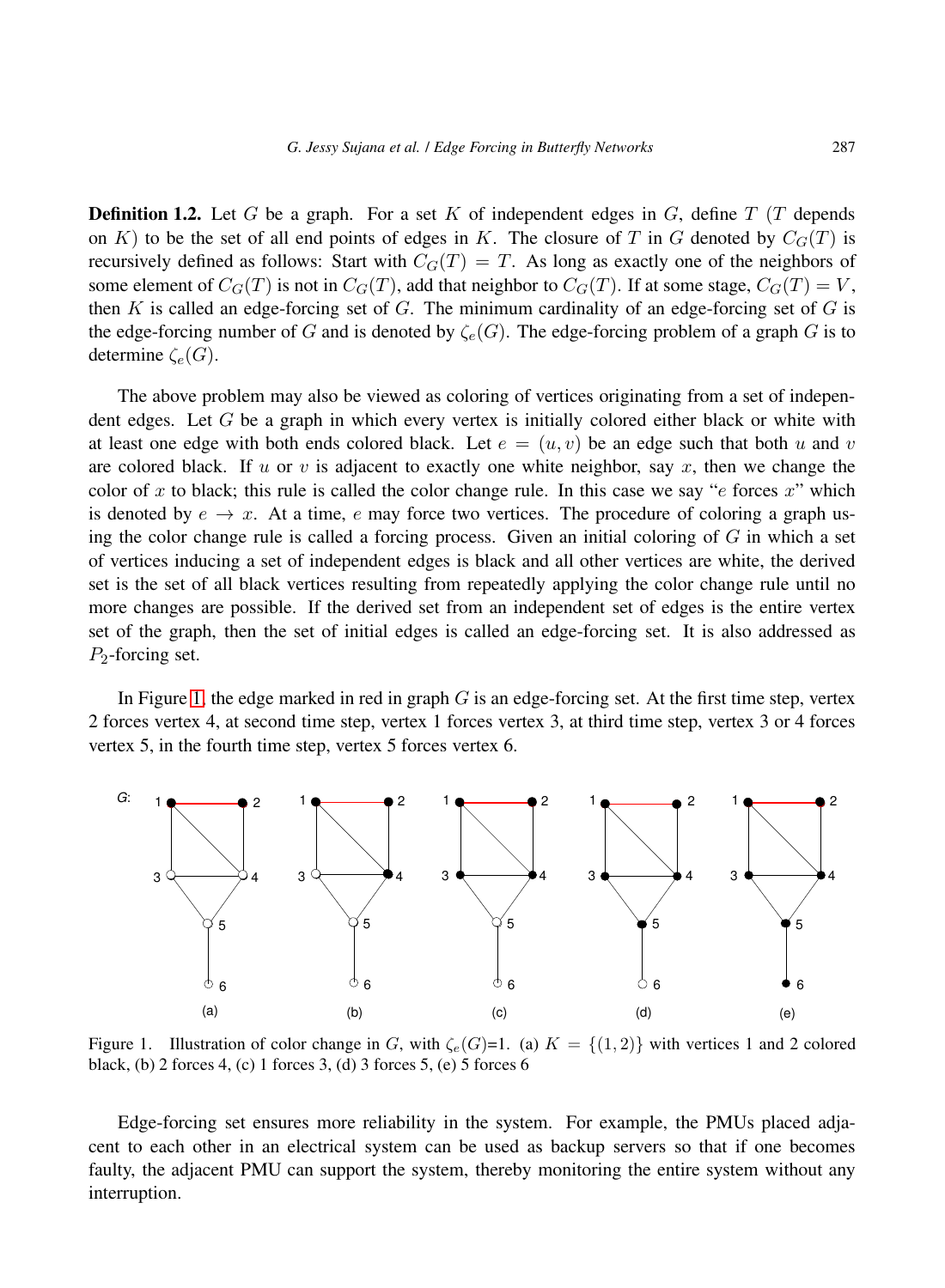# 2. Complexity of edge-forcing problem

In this section we prove that edge-forcing problem is NP-complete. The reduction will be from the NP-completeness of zero forcing problem [\[6\]](#page-13-6). Let  $G = (V, E)$  be a graph. For  $x \in V$ , let  $N(x)$  denote the open neighborhood of x in G. Then construct the graph  $\overline{G} = (\overline{V}, \overline{E})$  as follows. The vertex set  $\overline{V} = V \cup V'$ , where  $V' = \{x' : x \in V\}$ . The edge set  $\overline{E} = E \cup E' \cup E''$ , where  $E' = \{(x, x') : x \in V\}$ and  $x' \in V'$ } and  $E'' = \{(y, x') : y \in N(x), x, y \in V\}$ . See Figure [2.](#page-3-0)



<span id="page-3-0"></span>Figure 2. (a) Graph  $G = (V, E)$ , with zero forcing set marked in red, (b)  $\bar{G} = (\bar{V}, \bar{E})$ , with edge-forcing set marked in red

**Lemma 2.1.** If X is an edge-forcing set of  $\overline{G}$ , then there exists an edge-forcing set Y of  $\overline{G}$  with  $|Y| = |X|$ , such that  $Y \subseteq E'$ .

### Proof:

We have the following two cases.

Case 1: If  $X \subseteq E'$ , then  $Y = X$ .

Case 2: If  $X \nsubseteq E'$ , then X may contain edges from E as well as  $E''$ . Suppose X contains an edge  $(u, v') \in E''$ . Then replace the edge  $(u, v')$  in X with  $(u, u')$ , since the vertices  $\{u, u'\}$  force all the vertices which the vertices  $\{u, v'\}$  would force. Suppose X contains an edge  $(a, b) \in E$ . Then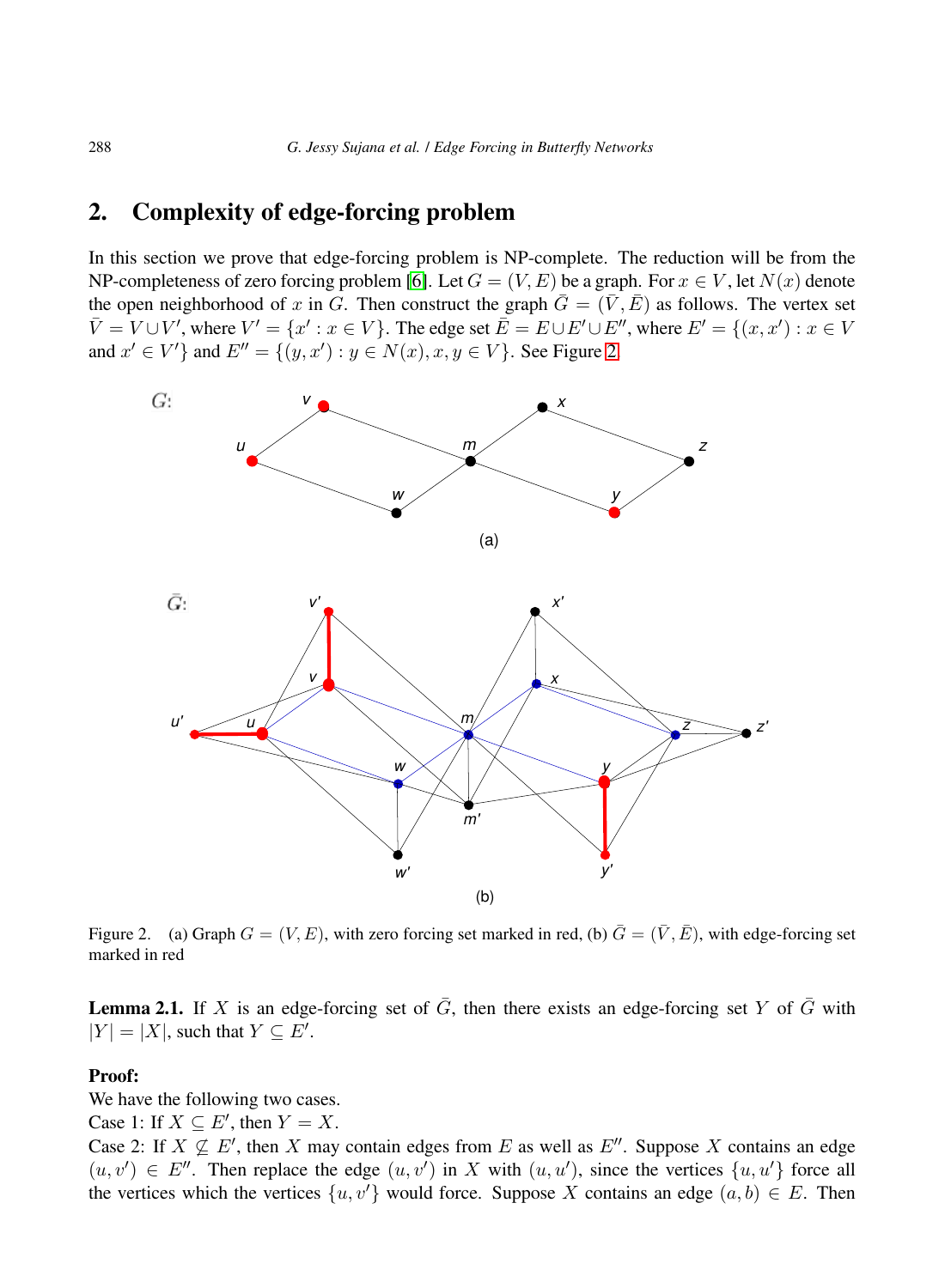replace the edge  $(a, b)$  in X with either  $(a, a')$  or  $(b, b')$ , since the vertices  $\{a, a'\}$  or  $\{b, b'\}$  force all the vertices which the vertices  $\{a, b\}$  would force. The final set of edges thus obtained on replacing edges of  $E \cup E''$  with the respective edges in  $E'$ , is taken as Y. Clearly Y is an edge-forcing set of  $\bar{G}$ with  $|Y| = |X|$  and  $Y \subseteq E'$ . . ⊓⊔

Now we can prove the essential part for our reduction.

**Lemma 2.2.** Every zero forcing set of G induces an edge-forcing set of  $\bar{G}$  of the same cardinality and conversely.

#### Proof:

Suppose S is a zero forcing set of G. Considering the edge set  $S' = \{(x, x') : x \in S\}$  in  $\overline{G}$ , if  $u \in S$ forces a vertex  $v \in V \setminus S$  in G, then in  $\overline{G}$  initially u' forces v, after which u forces v'. Thus the vertices  $\{u, u'\} \in S'$  force the vertices  $\{v, v'\} \in V' \backslash S'$  in  $\overline{G}$ . It is clear that vertices of set S' iteratively force all the vertices of  $\bar{G}$ . Hence S' is an edge-forcing set of  $\bar{G}$ .

Conversely, suppose X is an edge-forcing set of  $\bar{G}$ . By Lemma 2.1 we can obtain a set  $S' \subseteq E'$ which is an edge-forcing set of  $\overline{G}$ . Consider vertex set  $S = \{x : (x, x') \in S'\}$  in G. If the vertices  $\{u, u'\} \in S'$  force the vertices  $\{v, v'\} \in V' \backslash S'$  in G, it is evident that  $u \in S$  forces the vertex  $v \in V \setminus S$  in G. Hence S is a zero forcing set of G. □

Note that Lemma 2.2 also implies that  $S \subseteq V$  is a minimum zero forcing set of G if and only if  $S' = \{(x, x') : x \in S\}$  is a minimum edge-forcing set of  $\overline{G}$ . Combining this result with the fact that the graph  $\bar{G}$  can clearly be constructed from G in polynomial time, we arrive at the following main result.

Theorem 2.3. The edge-forcing problem is NP-complete.

## 3. Butterfly networks

Interconnection network is a connection pattern of the components in a system. This is necessary for fast and trusted communication among systems in any parallel computer. The development of large scale integrated circuit technology has led to the growth of complex interconnection networks [\[23\]](#page-14-6). Graph Theory is used in the analysis and design of these complex networks [\[24\]](#page-14-7).

An interconnection network is characterised as a model in graph theory where vertices and edges are represented by devices and their communication links respectively. In a multistage network,  $N$ inputs are connected to  $N$  outputs. The butterfly network is an important multistage interconnection network which has an attractive architecture for communication [\[25\]](#page-14-8). It overcomes few of the disadvantages of the hypercube, which is the standard network used in industries. Some of its advantages are high bandwidth, small diameter and constant degree switches. Butterfly networks are used to perform a method to demonstrate fast fourier transform used in the area of signal processing [\[26\]](#page-14-9).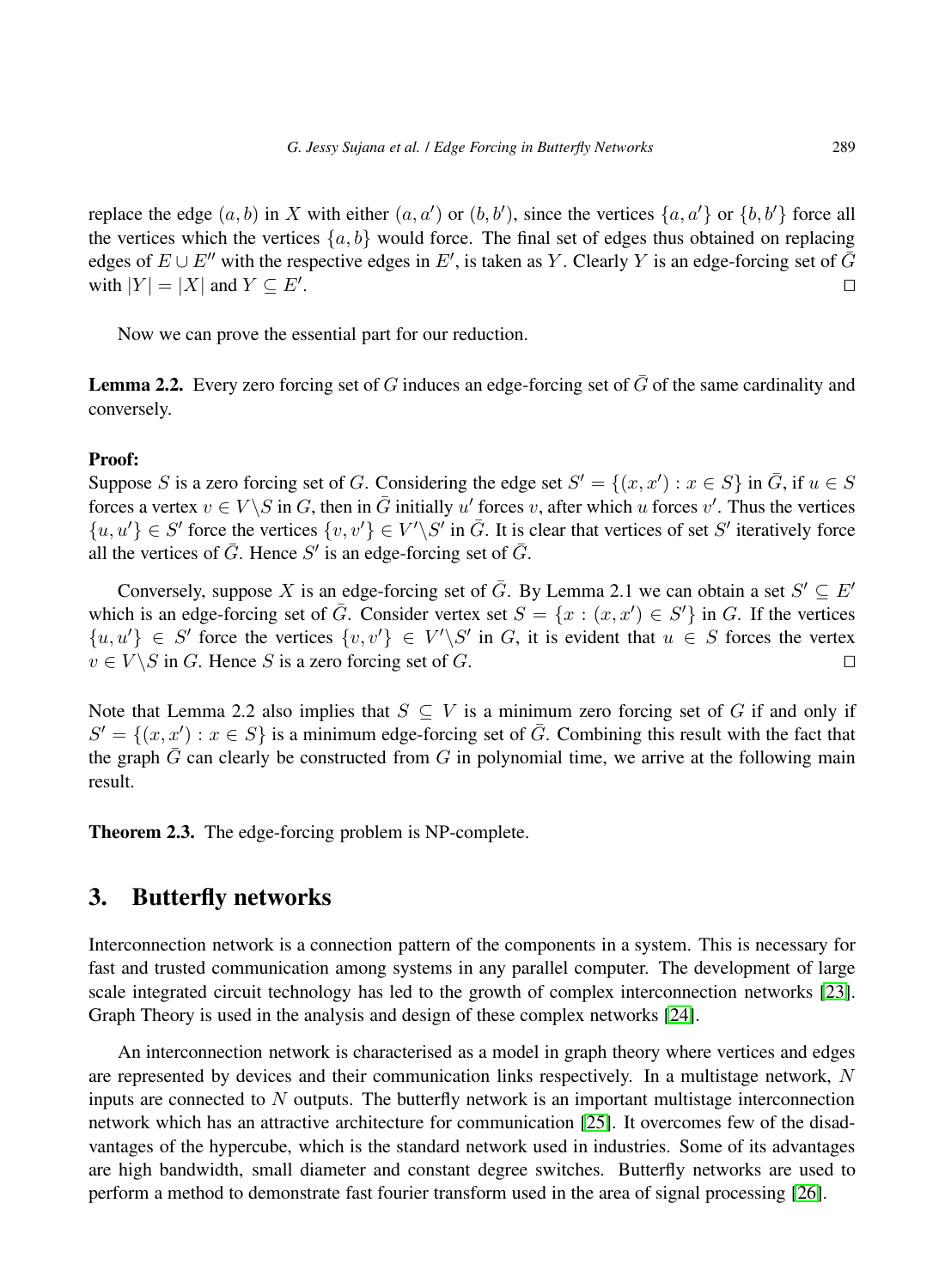**Definition 3.1.** [\[26\]](#page-14-9) The *r*-dimensional butterfly network  $BF(r)$ , has a vertex set  $V = \{[(x_1, x_2, \ldots,$  $(x_r)$ ; i]  $(x_i = 0 \text{ or } 1, 0 \le i \le r$  and vertices  $[(x_1, x_2, \ldots, x_r); i]$  and  $[(y_1, y_2, \ldots, y_r); j]$  are connected if  $j = i + 1$  and either  $(x_1, x_2, \ldots, x_r) = (y_1, y_2, \ldots, y_r)$  or  $(x_1, x_2, \ldots, x_r)$  and  $(y_1, y_2, \ldots, y_r)$  differ precisely in the  $j^{th}$  bit.

**Remark 3.2.** The vertices  $[(x_1, x_2, \dots, x_r); i]$  are said to be at Level  $i, 0 \le i \le r$ . If the end vertices of  $[(x_1, x_2, \ldots, x_r); i]$  and  $[(y_1, y_2, \ldots, y_r); i+1]$  of an edge satisfy the condition that  $(x_1, x_2, \ldots, x_r)$  $=(y_1, y_2, \ldots, y_r)$ , then the edge is called a straight edge. Otherwise the edge is called a cross edge. It is customary to write the binary sequence  $(x_1, x_2, \ldots, x_r)$  as a decimal number.



<span id="page-5-0"></span>Figure 3. Butterfly network  $BF(3)$ ; (a) Normal representation with vertices labelled using decimal numbers, (b) Corresponding diamond representation

An efficient representation for butterfly network has been obtained by Manuel et al., [\[25\]](#page-14-8). The butterfly network in Figure [3\(](#page-5-0)a) is the normal representation; an alternative representation, called the diamond representation, is given in Figure [3\(](#page-5-0)b). By a diamond we mean a cycle of length 4. Two nodes [w, i] and  $[w', i']$  in  $BF(r)$  are said to be mirror images of each other if w and w' differ precisely in the first bit. The removal of Level 0 vertices  $\{v_1, v_2, \ldots, v_{2^r}\}$  of  $BF(r)$  gives two subgraphs  $H_1$  and  $H_2$  of  $BF(r)$ , each isomorphic to  $BF(r-1)$ . Since  $\{v_1, v_2, \ldots, v_{2r}\}$  is a vertex-cut of  $BF(r)$ , the vertices are called binding vertices of  $BF(r)$ . If a 4-cycle in  $BF(r)$  has binding vertices then it is called a binding diamond. The edges of binding diamonds are called binding edges. Such diamonds are also obtained when vertices of  $BF(r)$  at Level  $(r + 1)$  are removed. To distinguish between the two, we call the binding diamonds defined by removing the vertices at Level 0 as vertical binding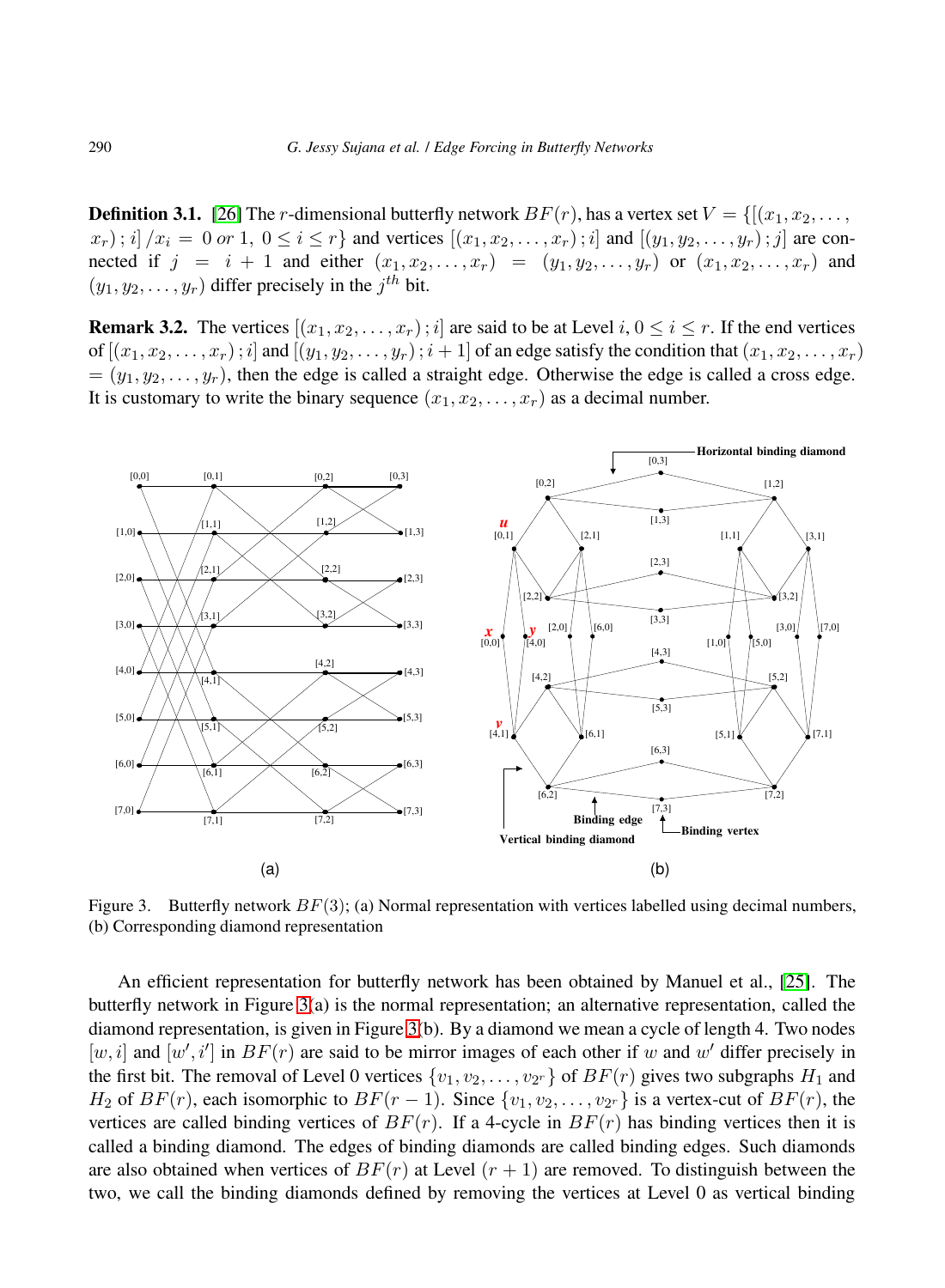diamonds and those defined by removing vertices at Level  $(r + 1)$  as horizontal binding diamonds. The two types of diamonds are shown in Figure [3\(](#page-5-0)b).

# 4. Edge-forcing in butterfly networks

For determining a lower bound for the edge-forcing number in butterfly networks we consider the diamond representation of  $BF(r)$ , and for the actual computation of edge-forcing number, we consider the normal representation. We observe that when r is even, the number of levels in  $BF(r)$  is odd and vice versa.

**Theorem 4.1.** The edge-forcing set does not exist for  $BF(2)$ .

#### Proof:

There are four edge disjoint 4-cycles in  $BF(2)$ . If none of the edges in a 4-cycle is present in an edge-forcing set, then both vertices of degree 2 in the 4-cycle cannot be forced by any edge in the edge-forcing set. Hence every 4-cycle contributes an edge to the forcing set. See Figure [4.](#page-6-0) Choice of these independent edges cannot force the left out vertices of degree 2. Hence one more edge is required in the forcing set but this induces a path of length 2 in the forcing set, a contradiction. ⊓⊔



<span id="page-6-0"></span>Figure 4. Independent set of edges marked in red in  $BF(2)$ 

**Lemma 4.2.** The edge-forcing number of  $BF(r)$ ,  $r \ge 3$  is at least  $2^r$ .

#### Proof:

Consider a binding diamond D of  $BF(r)$ . Assume that none of the edges of D belongs to an edgeforcing set of  $BF(r)$ . Let x and y be the binding vertices of degree 2 in D. Both x and y are adjacent to two vertices u and v of degree 4 in D. For illustration, see Figure [3\(](#page-5-0)b). Hence even if u and v are forced, both x and y cannot be forced. Hence at least one edge of  $D$  should be present in the forcing set. There are 2<sup>r</sup> binding diamonds in  $BF(r)$ ,  $r \geq 3$ . Hence  $\zeta_e(BF(r)) \geq 2^r$ . ⊓⊔

Determining  $\zeta_e(BF(r))$ ,  $r \geq 3$  has proved to be very challenging. In this section,  $\zeta_e(BF(r))$ for  $r = 3, 4$  and 5 have been determined. Using the recursive nature of  $BF(r)$ , an upper bound has been derived for all  $r \geq 6$ . It is also conjectured that this upper bound is the exact value of  $\zeta_e(BF(r)), r \geq 6.$ 

We begin with an algorithm to determine  $\zeta_e(BF(3))$ .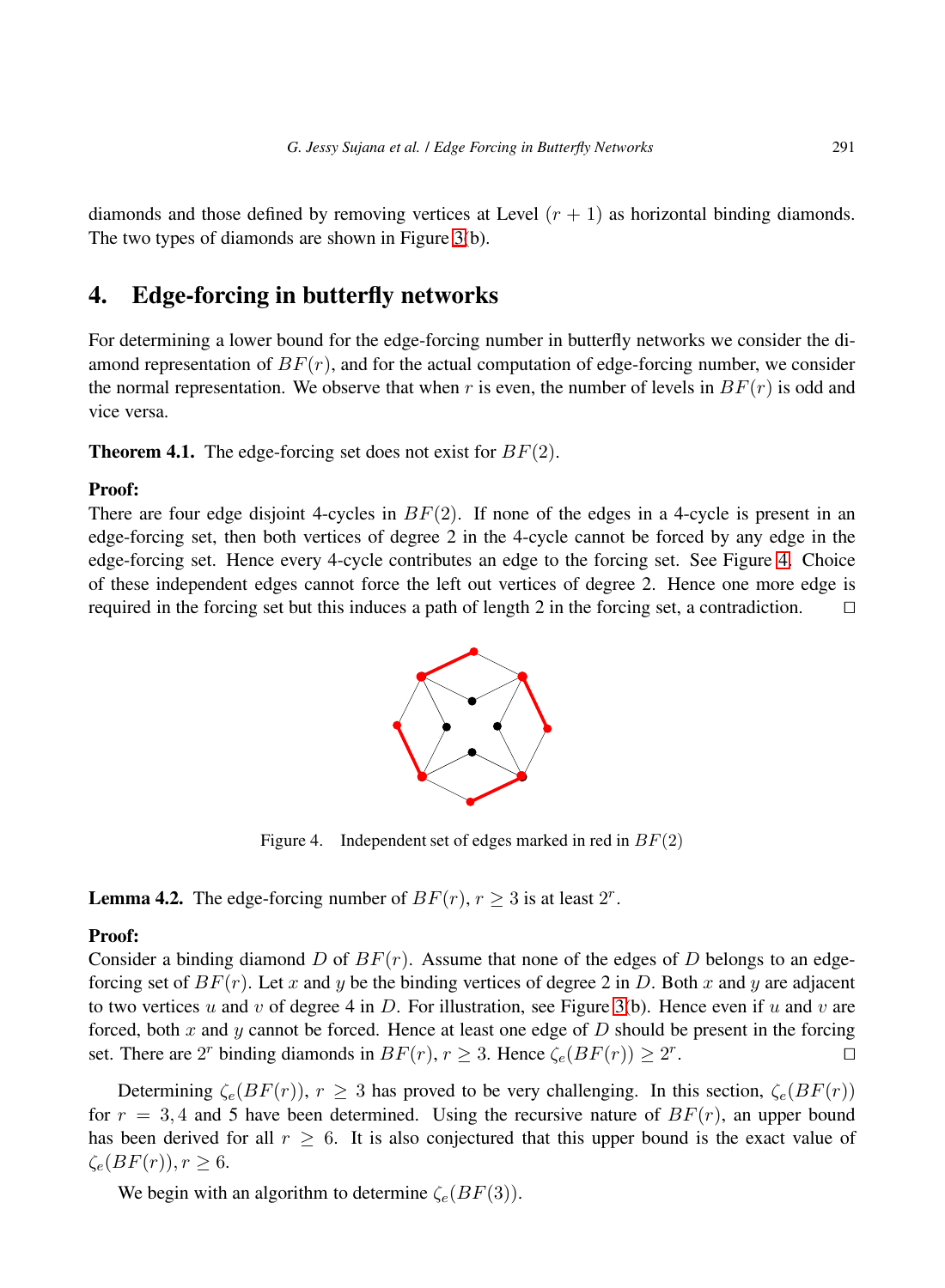### *Edge-forcing Algorithm* BF(3):

## **Input:**  $BF(3)$ , the butterfly network of dimension 3 Algorithm:

Step 1: Choose the edges  $([2i - 1, 0], [2i - 1, 1]), 1 \le i \le 4;$ Step 2: Choose the edges ([2,2], [6,3]), ([3,2], [7,3]), ([0,3], [4,2]), ([1,3], [5,2]) from Levels 2 and 3. Output: An edge-forcing set having cardinality 8

#### *Proof of Correctness*:

The selected edges between Level 0 and Level 1 force all vertices of Level 1. See Figure [5\(](#page-7-0)a). The edges chosen between Levels 2 and 3 force all vertices of Level 2. See Figure [5\(](#page-7-0)b). Thus in the first



<span id="page-7-0"></span>Figure 5. (a)  $BF(3)$  Algorithm-Step 1, (b)  $BF(3)$  Algorithm-Step 2, (c) Edge-forcing of  $BF(3)$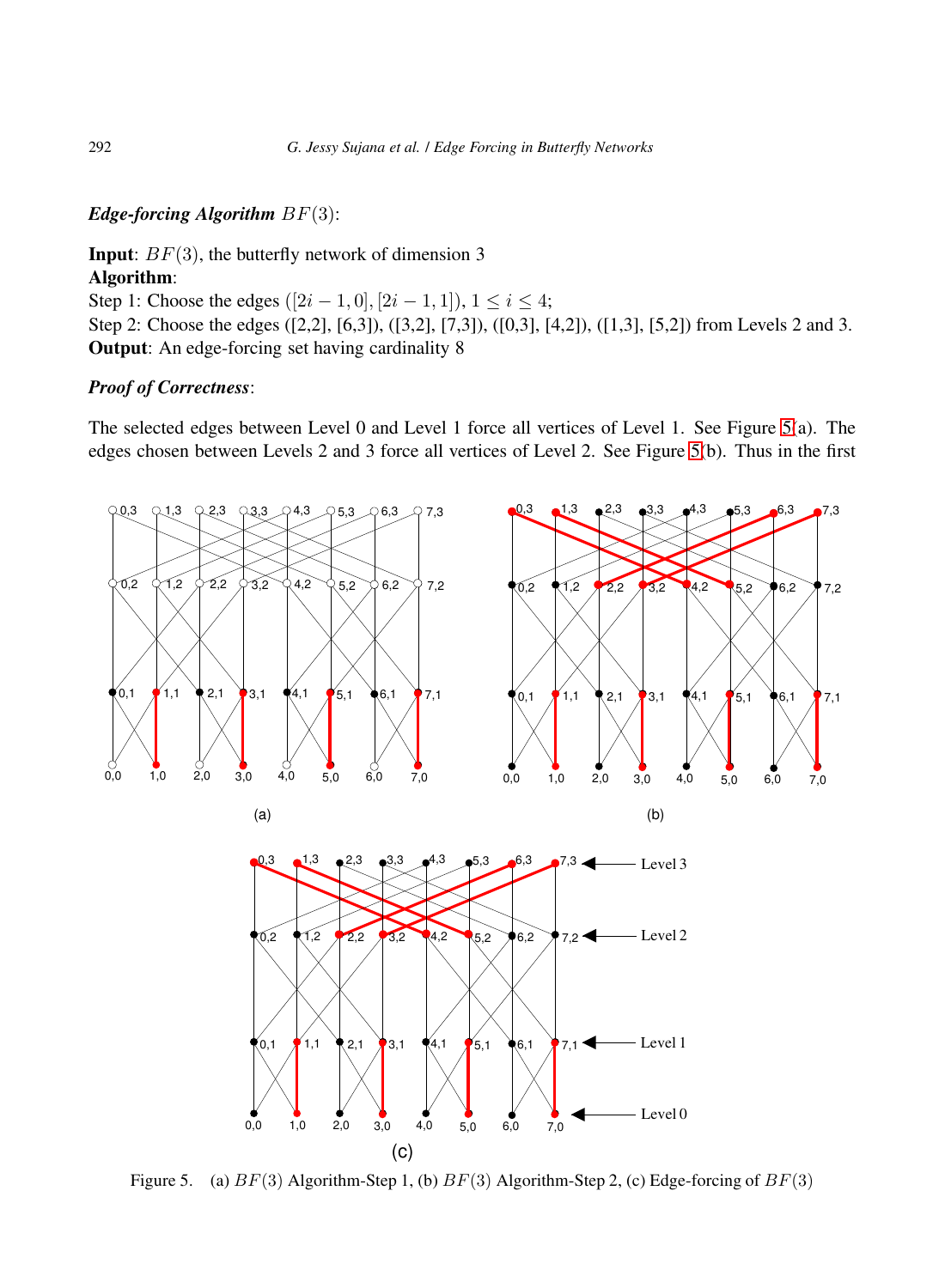step, all vertices of Level 1 are forced. In the second step of the forcing process, the left out vertices of  $BF(3)$  are forced. Figure [5\(](#page-7-0)c) illustrates the edge-forcing of  $BF(3)$  and also the different Levels in a butterfly network.

By edge-forcing algorithm  $BF(3)$ ,  $\zeta_e(BF(3)) \leq 8$ . Combining this with Lemma 4.2, we have the following result.

**Theorem 4.3.** The edge-forcing number of  $BF(3)$  is 8, that is  $\zeta_e(BF(3)) = 8$ .

We next compute the edge-forcing number of  $BF(4)$ .

**Lemma 4.4.** The edge-forcing number of  $BF(4)$  is at least 25, that is  $\zeta_e(BF(4)) \geq 25$ .

### Proof:

There are 16 binding diamonds in  $BF(4)$ . 16 edges are chosen, one edge from every binding diamond as in the Lemma 4.2. This leaves all vertices in Levels 1 and 3 forced. Level 0 has 8 unforced vertices. The parallel edges connecting vertices of Level 1 and Level 2 are partitioned into 4 subsets  $S_0, S_1, S_2$  and  $S_3$  of 4 edges each, where end vertices of edges in  $S_i$  are labelled  $([4i, 1], [4i, 2])$ ,  $([4i+1, 1], [4i+1, 2]), ([4i+2, 1], [4i+2, 2]), ([4i+3, 1], [4i+3, 2]), i = 0, 1, 2, 3.$  An edge chosen with one end in Level 1 and another end in Level 2 in any  $S_i$ , does not force any of the 8 unforced vertices in Level 0. But a pair of edges in  $S_i$ ,  $i = 0, 1, 2, 3$  forces 2 vertices of the corresponding vertices at Level 0. Thus to force vertices at Level 0, 8 edges are necessary in the edge-forcing set. There are vertices in Level 2 which are yet to be forced, hence at least one more edge has to be chosen in the edge-forcing set. Therefore  $\zeta_e(BF(4)) \geq 25$ . □

### *Edge-forcing Algorithm* BF(4):

**Input:**  $BF(4)$ , the butterfly network of dimension 4 Algorithm:

Step 1: Choose the edges  $([2i-1, 0], [2i-1, 1]), 1 \le i \le 8$  and the edges  $([i, 4], [8i+1, 3]), 0 \le i \le 8$ ,  $([i, 3], [8 + i, 4]), 4 \leq i \leq 7;$ Step 2: Choose the edges  $([4i, 1], [4i + 4, 2])$  and  $([4i, 2], [4i + 2, 1]), i = 1, 2;$ Step 3: Choose the edges  $([i, 2], [i, 3])$ ,  $i = 0, 1$  and edges  $([i, 3], [i, 2])$ ,  $i = 14, 15$ ; Step 4: Select edge ([3,3], [7,2]). Output: An edge-forcing set having cardinality 25

### *Proof of Correctness*:

In Step 1, we have chosen 16 binding edges of  $BF(4)$ , one from each binding diamond. The edges selected in Step 1 force all vertices in Levels 1 and 3. See Figure [6\(](#page-9-0)a). The edges selected using Step 2 and 3 force the remaining 8 vertices in Level 0. See Figure [6\(](#page-9-0)b) and Figure [6\(](#page-9-0)c). Any edge between the end vertices in Levels 2 and 3 will force all the remaining unforced vertices in Levels 2 and 4. See Figure [6\(](#page-9-0)d).

By edge-forcing algorithm  $BF(4)$ ,  $\zeta_e(BF(4)) \leq 25$ . Combining this with Lemma 4.4, we have the following result.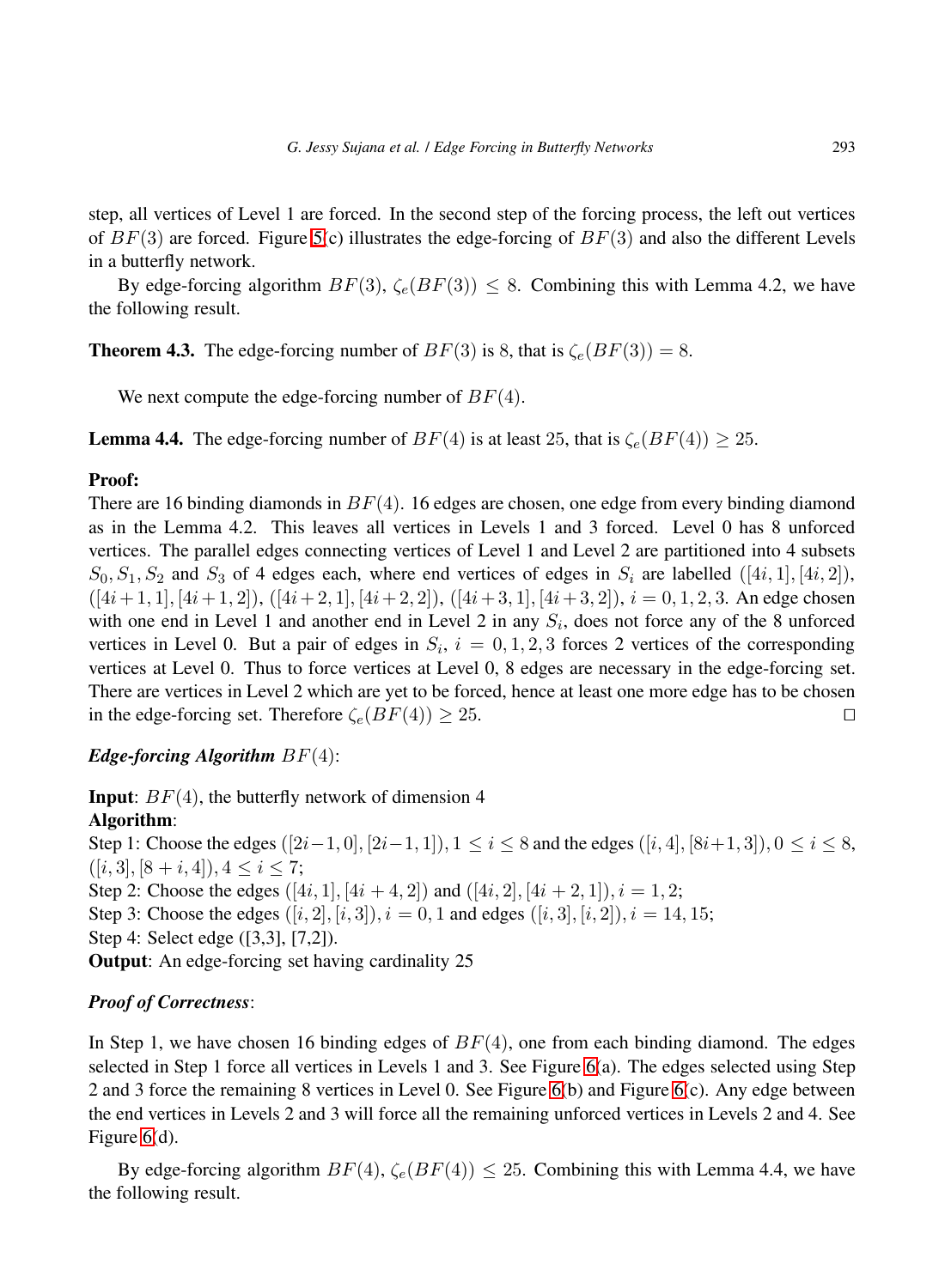![](_page_9_Figure_1.jpeg)

<span id="page-9-0"></span>Figure 6. (a)  $BF(4)$  Algorithm-Step 1, (b)  $BF(4)$  Algorithm-Step 2, (c)  $BF(4)$  Algorithm-Step 3, (d)  $BF(4)$ Algorithm-Step 4 and Edge-forcing of  $BF(4)$ 

**Theorem 4.5.** The edge-forcing number of  $BF(4)$  is 25, that is  $\zeta_e(BF(4)) = 25$ .

We now consider  $BF(r)$ , where  $r = 5$ .

**Lemma 4.6.** The edge-forcing number of  $BF(5)$  is at least 47, that is  $\zeta_e(BF(5)) \geq 47$ .

#### Proof:

There are 32 binding diamonds in  $BF(5)$ . 32 edges are chosen, one edge from every binding diamond as in Lemma 4.2. This leaves all vertices in Level 1 and Level 4 forced. Level 0 has 16 unforced vertices. The parallel edges connecting vertices of Level 1 and Level 2 are partitioned into 8 subsets  $S_0, S_1, S_2$  and  $S_3, \ldots, S_7$  of 4 edges each, where end vertices of edges in  $S_i$  are labelled ([4*i*, 1], [4*i*, 2]),  $([4i+1, 1], [4i+1, 2]), ([4i+2, 1], [4i+2, 2]), ([4i+3, 1], [4i+3, 2]), i = 0, 1, 2, 3, \ldots, 7.$  Choosing an edge with one end in Level 1 and another end in Level 2 in any  $S_i$ , does not force any of the 8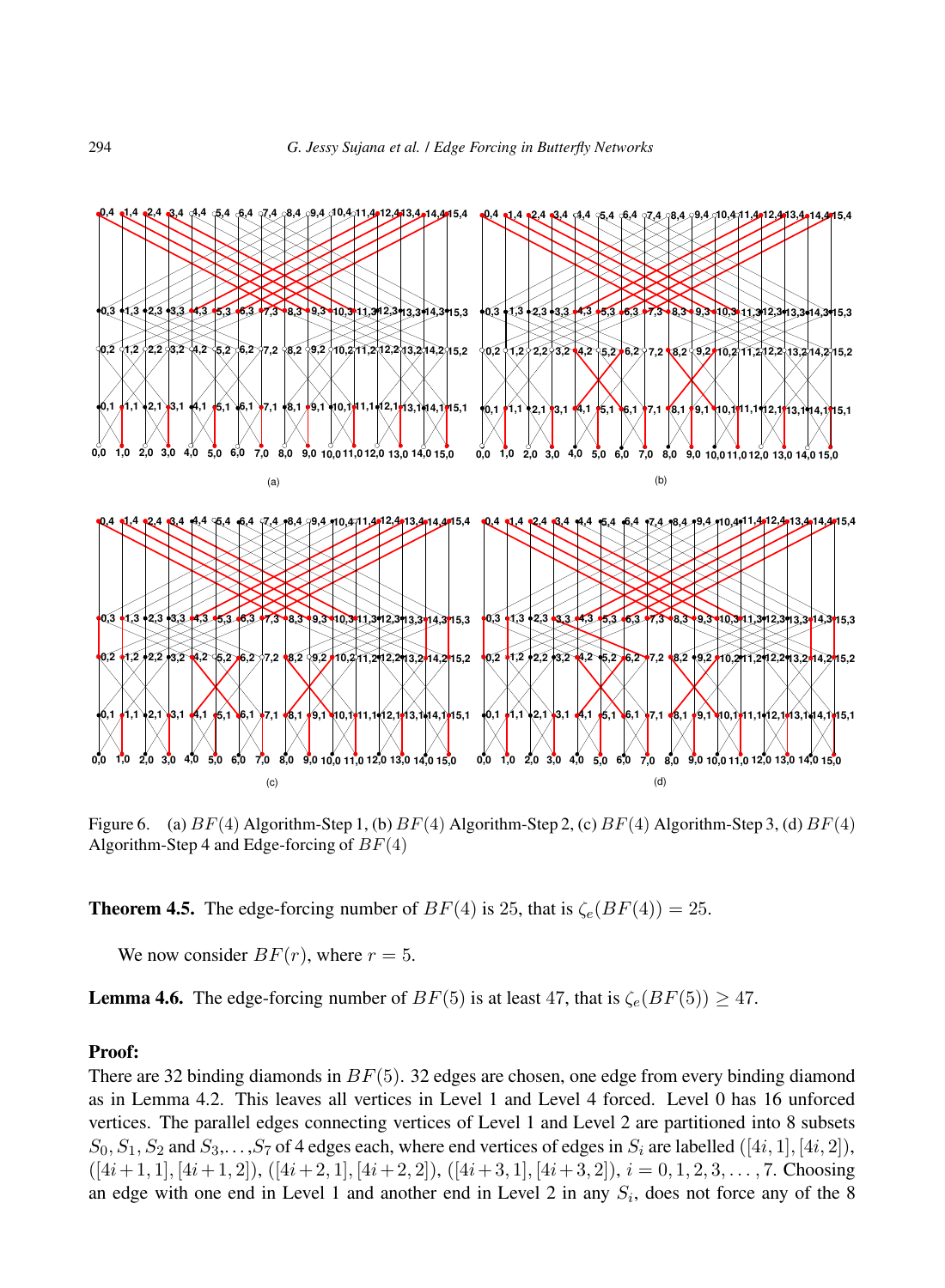![](_page_10_Figure_1.jpeg)

<span id="page-10-0"></span>Figure 7. BF(5) Algorithm-Step 1

unforced vertices in Level 0. But pairs of edges in  $S_i$ ,  $i = 0, 1, 2, 3, \ldots, 6$  force 2 vertices of the corresponding vertices at Level 0. This accounts for an additional 12 edges in the edge-forcing set. Since all the vertices in the higher levels are already forced, only 3 edges are necessary from  $S_7$  to force the remaining vertices. Therefore  $\zeta_e(BF(5)) \geq 47$ . □

#### *Edge-forcing Algorithm* BF(5):

**Input:**  $BF(5)$ , the butterfly network of dimension 5

### Algorithm:

Step 1: Choose the edges  $([2i - 1, 0], [2i - 1])$ ,  $1 \le i \le 16$  and edges  $([i, 5], [i + 16, 4])$ ,  $0 \le i \le 7$ ; Step 2: Choose the edges  $([i + 1, 5], [i + 1, 3])$ ,  $0 \le i \le 18$ ,  $15 \le i \le 18$ ,  $23 \le i \le 25$ . Output: An edge-forcing set having cardinality 47

#### *Proof of Correctness*:

In Step 1, we have chosen 32 binding edges of  $BF(5)$ , one from each of the binding diamonds. The edges selected using Step 1 force all the vertices in Level 1 and Level 4. See Figure [7.](#page-10-0) The 15 edges chosen in Levels 2 and 3 by Step 2 are sufficient to force all vertices in Levels 2 and 3 and in turn all vertices in Levels 0 and 5. See Figure [8.](#page-11-0)

By edge-forcing algorithm  $BF(5)$ ,  $\zeta_e(BF(5)) \leq 47$ . Combining this with Lemma 4.6, we have the following result.

#### **Theorem 4.7.** The edge-forcing number of  $BF(5)$  is 47, that is  $\zeta_e(BF(5)) = 47$ .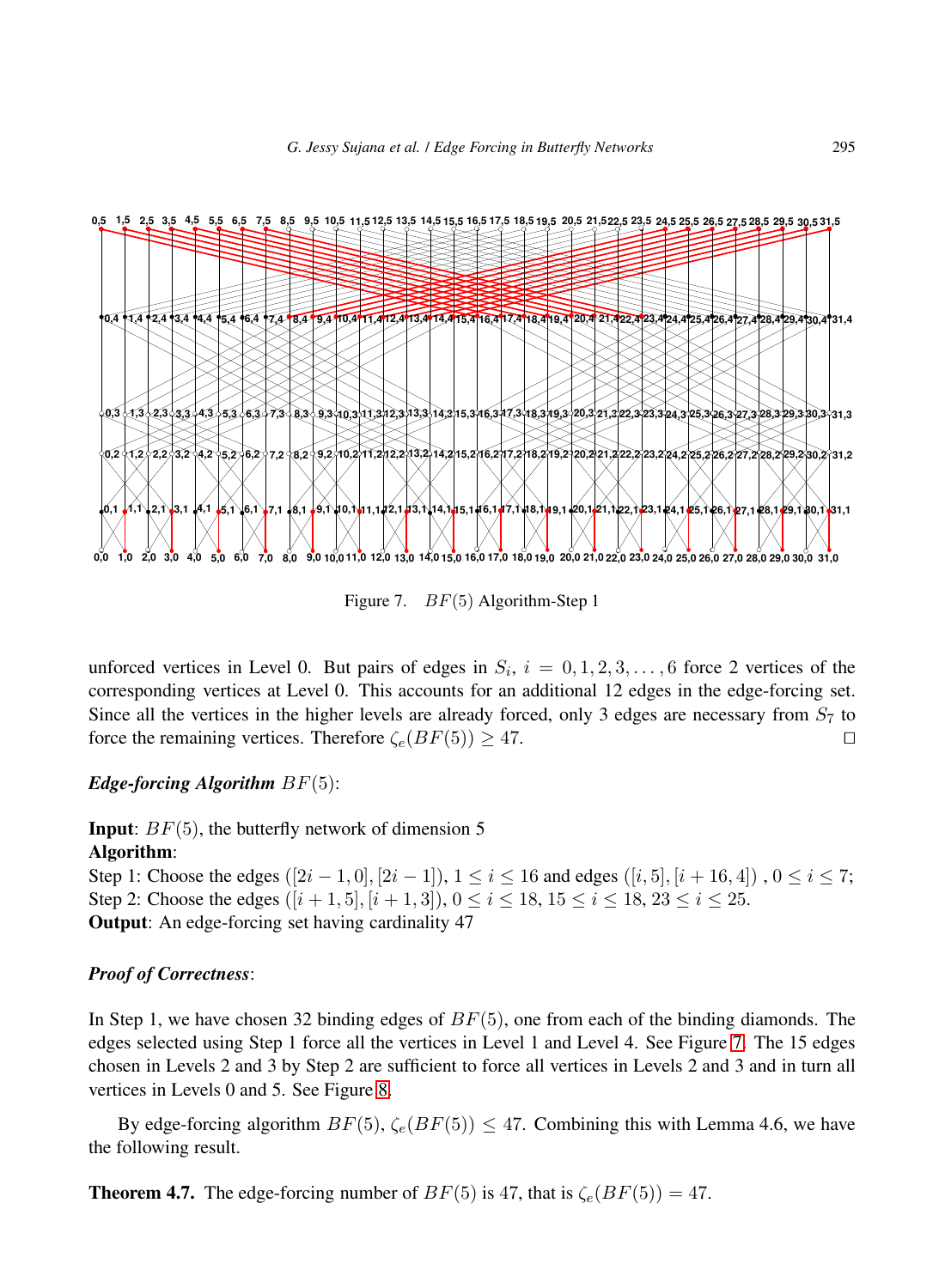![](_page_11_Figure_1.jpeg)

<span id="page-11-0"></span>Figure 8.  $BF(5)$  Algorithm-Step 2 and Edge-forcing of  $BF(5)$ 

Now, we will prove the upper bound of the edge-forcing number of  $BF(r)$ ,  $r \geq 3$ .

**Lemma 4.8.** For r odd,  $r \geq 3$ ,  $\zeta_e(BF(r)) \leq \lceil \frac{r}{2} \rceil$  $\frac{r}{2}$  |  $2^{r-1}$ .

#### Proof:

The result is true for  $r = 3$  and 5 by Theorems 4.3 and 4.7 respectively. For  $r \ge 7$ , r odd,  $BF(r)$ contains 4 vertex disjoint copies of  $BF(r-2)$  induced by vertices in Level 0 to Level  $(r-2)$ . The edges in the subgraph induced by vertices in Level r and Level  $(r - 1)$  are not adjacent to any edge in the four isomorphic copies of  $BF(r-2)$ . Hence using recursion,

$$
\begin{array}{rcl}\n\zeta_e(BF(r)) & \leq & 4\zeta_e(BF(r-2)) + 2^{r-1} \\
& \leq & 4(4\zeta_e(BF(r-4)) + 2^{r-3}) + 2^{r-1} \\
& = & 4^2\zeta_e(BF(r-4)) + 2 \times 2^{r-1} \\
& \leq & 4\left(\frac{r-3}{2}\right) \times \zeta_e(BF(r-(r-3))) + \left(\frac{r-3}{2}\right)2^{r-1} \\
& = & 2^{r-3} \times 8 + (r-3) \cdot 2^{r-2} \\
& = & (r+1) \cdot 2^{r-2} \\
& = & \left\lceil \frac{r}{2} \right\rceil 2^{r-1}.\n\end{array}
$$

Thus  $\zeta_e(BF(r)) \leq \left\lceil \frac{r}{2} \right\rceil$  $\lfloor \frac{r}{2} \rfloor 2^{r-1}; r \geq 3$  and r odd. □

Combining Lemma 4.2 with Lemma 4.8, we arrive at the following result.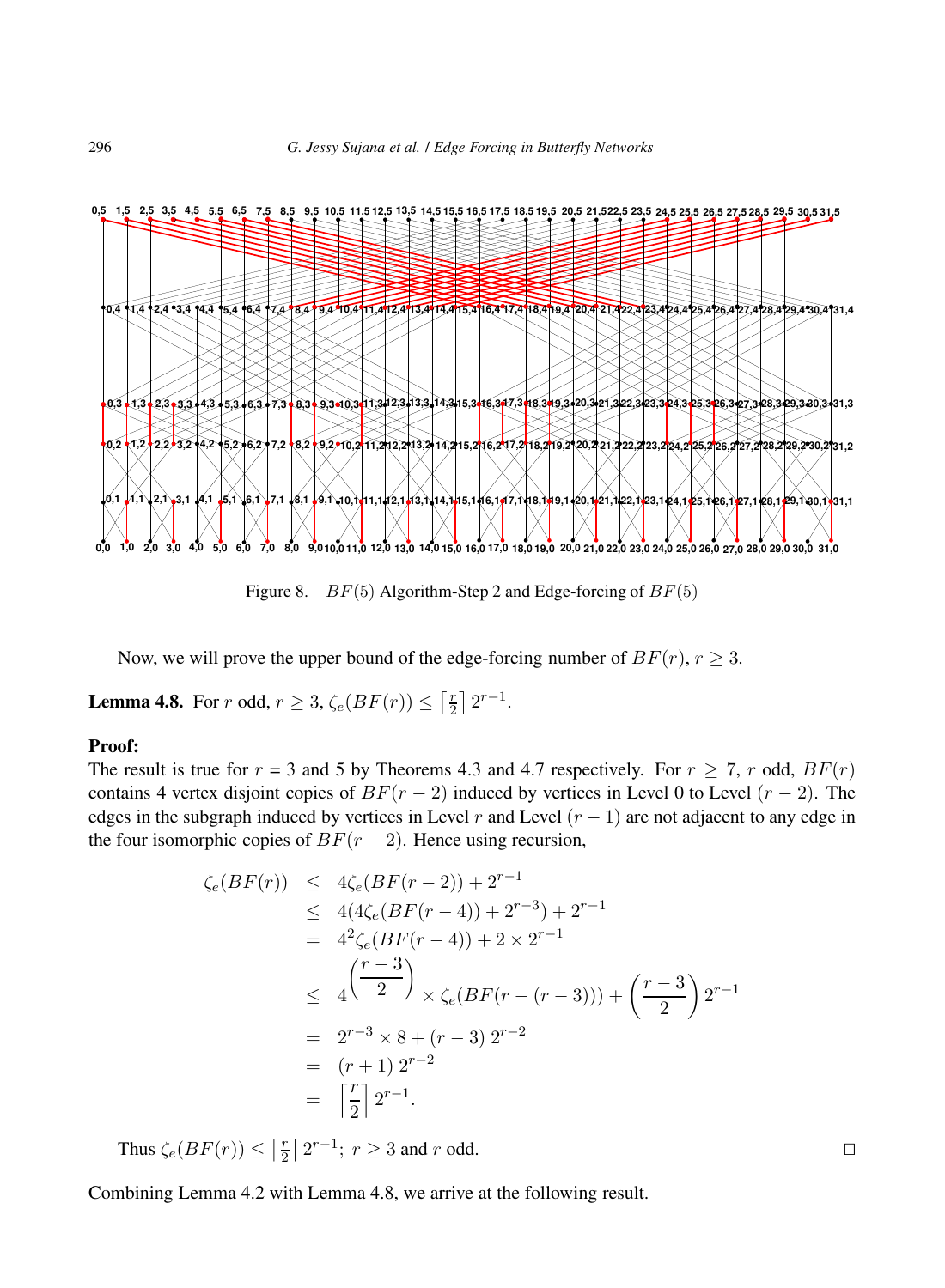**Theorem 4.9.** For  $r \geq 3$ , r odd,  $2^r \leq \zeta_e(BF(r)) \leq \lceil \frac{r}{2} \rceil$  $\frac{r}{2}$  |  $2^{r-1}$ .

**Lemma 4.10.** For  $r \geq 4$ , r even,  $\zeta_e(BF(r)) \leq \left(\frac{r}{2}\right)^{1/2}$  $\frac{r}{2}+2\Big(2^{r-1}.$ 

#### Proof:

By Theorem 4.5, the result is true for  $r = 4$ . For  $r \ge 6$ , r even,  $BF(r)$  contains four vertex disjoint copies of  $BF(r-2)$  induced by vertices in Level 0 to Level  $(r-2)$ . The edges in the subgraph induced by vertices in Level r and Level  $(r - 1)$  are not adjacent to any edge in the four isomorphic copies of  $BF(r-2)$ . Hence using recursion,

$$
\zeta_e(BF(r)) \leq 4\zeta_e(BF(r-2)) + 2^{r-1}
$$
  
\n
$$
\leq 4(4\zeta_e(BF(r-4)) + 2^{r-3}) + 2^{r-1}
$$
  
\n
$$
= 4^2\zeta_e(BF(r-4)) + 2 \times 2^{r-1}
$$
  
\n
$$
\leq 4\left(\frac{r-4}{2}\right) \times \zeta_e(BF(r-(r-4))) + \left(\frac{r-4}{2}\right)2^{r-1}
$$
  
\n
$$
= 2^{r-4} \times 25 + (r-4)2^{r-2}
$$
  
\n
$$
= \left(\frac{4r+9}{8}\right)2^{r-1}
$$
  
\n
$$
\leq \left(\frac{r}{2}+2\right)2^{r-1}.
$$

Thus  $\zeta_e(BF(r)) \leq \left(\frac{r}{2}\right)$  $(\frac{r}{2} + 2)^{2r-1}$ ;  $r \ge 4$  and r even.

Combining Lemma 4.2 with Lemma 4.10, we arrive at the following result.

**Theorem 4.11.** For  $r \geq 4$ , r even,  $2^r \leq \zeta_e(BF(r)) \leq \left(\frac{r}{2}\right)^r$  $\frac{r}{2}+2\Big(2^{r-1}.$ 

# 5. Conclusion

In this paper, we have introduced the edge-forcing problem in line with 'total forcing', 'connected forcing' and 'k-forcing' studied by various authors. We have established the NP-completeness of the edge-forcing problem. We have obtained a lower bound for the edge-forcing number of butterfly networks  $BF(r)$ ,  $r \geq 3$ . Further, we have proved that this lower bound is sharp for  $BF(r)$ ,  $r = 3$ , 4, 5 and have obtained an upper bound for higher dimensions. Determining edge-forcing number for higher dimensions of butterfly networks is a challenging open problem.

#### Acknowledgments

The authors thank Mr. Andrew Arokiaraj for his insightful comments on the computational complexity of the problem. Further, the authors would like to thank the anonymous reviewers for their detailed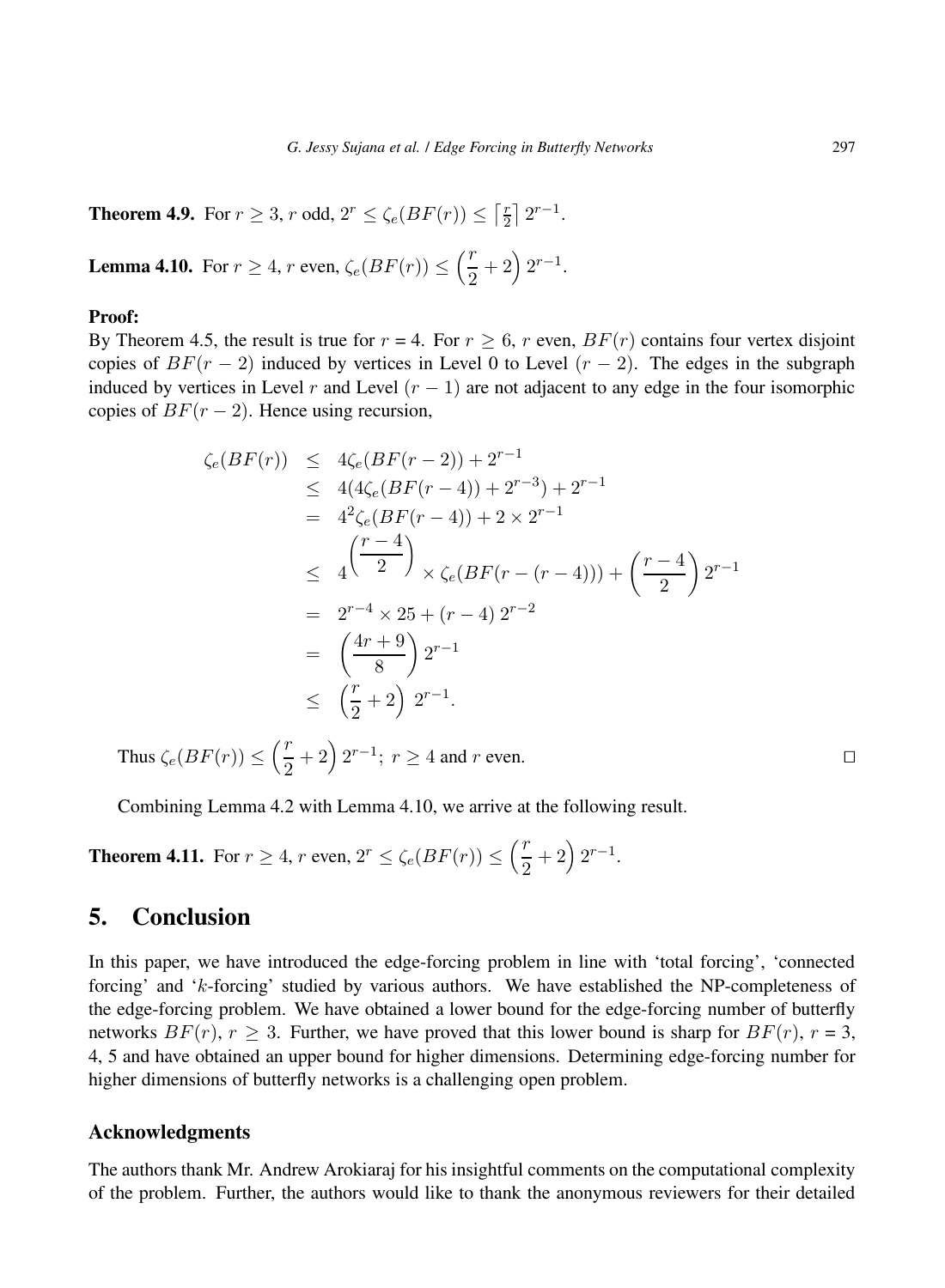comments which has helped us to improve the paper to a great extent. The work of R. Sundara Rajan is partially supported by Project No. 2/48(4)/ 2016/NBHM-R&D-II/11580, National Board of Higher Mathematics (NBHM), Department of Atomic Energy (DAE), Government of India.

# <span id="page-13-1"></span><span id="page-13-0"></span>**References**

- <span id="page-13-2"></span>[1] Benson KF, Ferrero D, Flagg M, Furst V, Hogben L, Vasilevska V, Wissman B. Power domination and zero forcing. *arXiv: 1510.02421*, 2015.
- [2] Ferrero D, Grigorious C, Kalinowski T, Ryan J, Stephen S. Minimum rank and zero forcing number for butterfly networks. *Journal of Combinatorial Optimization*, 2019. 37:970–988. doi:10.1007/s10878-018- 0335-1.
- <span id="page-13-3"></span>[3] Group AMRSGW. Zero forcing sets and the minimum rank of graphs. *Linear Algebra and its Applications*, 2008. 428:1628–1648. doi:10.1016/j.laa.2007.10.009.
- <span id="page-13-4"></span>[4] Burgarth D, Giovannetti V. Full control by locally induced relaxation. *Physical Review Letters*, 2007. 99(10):100501. doi:10.1103/PhysRevLett.99.100501.
- <span id="page-13-5"></span>[5] Burgarth D, Maruyama K. Indirect Hamiltonian identification through a small gateway. *New Journal of Physics*, 2009. 11:103019. doi:10.1088/1367-2630/11/10/103019.
- <span id="page-13-6"></span>[6] Fallat S, Meagher K, Yang B. On the complexity of the positive semidefinite zero forcing number. *Linear Algebra and its Applications*, 2016. 491:101–122. doi:10.1016/j.laa.2015.03.011.
- <span id="page-13-7"></span>[7] Rashidi S, Poursalavati NS, Tavakkoli M. Computing the zero forcing number for generalized Petersen graphs. *Journal of Algebra Combinatorics Discrete Structures and Applications*, 2019. 7(2):183–193. doi:10.13069/jacodesmath.729465.
- <span id="page-13-9"></span><span id="page-13-8"></span>[8] Row DD. Zero forcing number, path cover number, and maximum nullity of cacti. *Involve: A Journal of Mathematics*, 2011. 4:277–291. doi:10.2140/involve.2011.4.277.
- [9] Davila R, Kenter F. Bounds for the Zero Forcing Number of Graphs with Large Girth. *Theory and Applications of Graphs*, 2015. 2. doi:10.20429/tag.2015.020201.
- <span id="page-13-10"></span>[10] Kalinowski T, Kamcev N, Sudakov B. The Zero Forcing Number of Graphs. *SIAM Journal of Discrete Mathematics*, 2019. 33:95–115. doi:10.1137/17M1133051.
- <span id="page-13-12"></span><span id="page-13-11"></span>[11] Anitha J. Zero Forcing in Snake Graph. *International Journal of Recent Technology and Engineering*, 2019. 7:133–136. ISSN:2277-3878.
- [12] Eroh L, Kang CX, Yi E. A comparison between the Metric Dimension and Zero Forcing Number of Line Graphs. *arXiv:1207.6127v1 [math.CO] 25 Jul 2012*.
- <span id="page-13-13"></span>[13] Hayat S, Siddiqui HMA, Imran M, Ikhlaq HM. On the zero forcing number and propagation time of oriented graphs. *AIMS Press*, 2021. 6(2):1833–1850. doi: 10.3934/math.2021111.
- <span id="page-13-14"></span>[14] Vatandoost E, Ramezani F, Alikhan S. On the zero forcing number of generalized Sierpinski graphs. *Transactions on Combinatorics*, 2019. 8:41–50.
- <span id="page-13-15"></span>[15] Stephen S. Zero Forcing and Power Domination in Graphs. *PhD thesis, The University of Newcastle, Australia*, 2017.
- <span id="page-13-16"></span>[16] Hogben L, Huynh M, Kingsley N, Meyer S, Walker S, Young M. Propagation time for zero forcing on a graph. *Discrete Applied Mathematics*, 2012. 160(13-14):1994–2005. doi:10.1016/j.dam.2012.04.003.